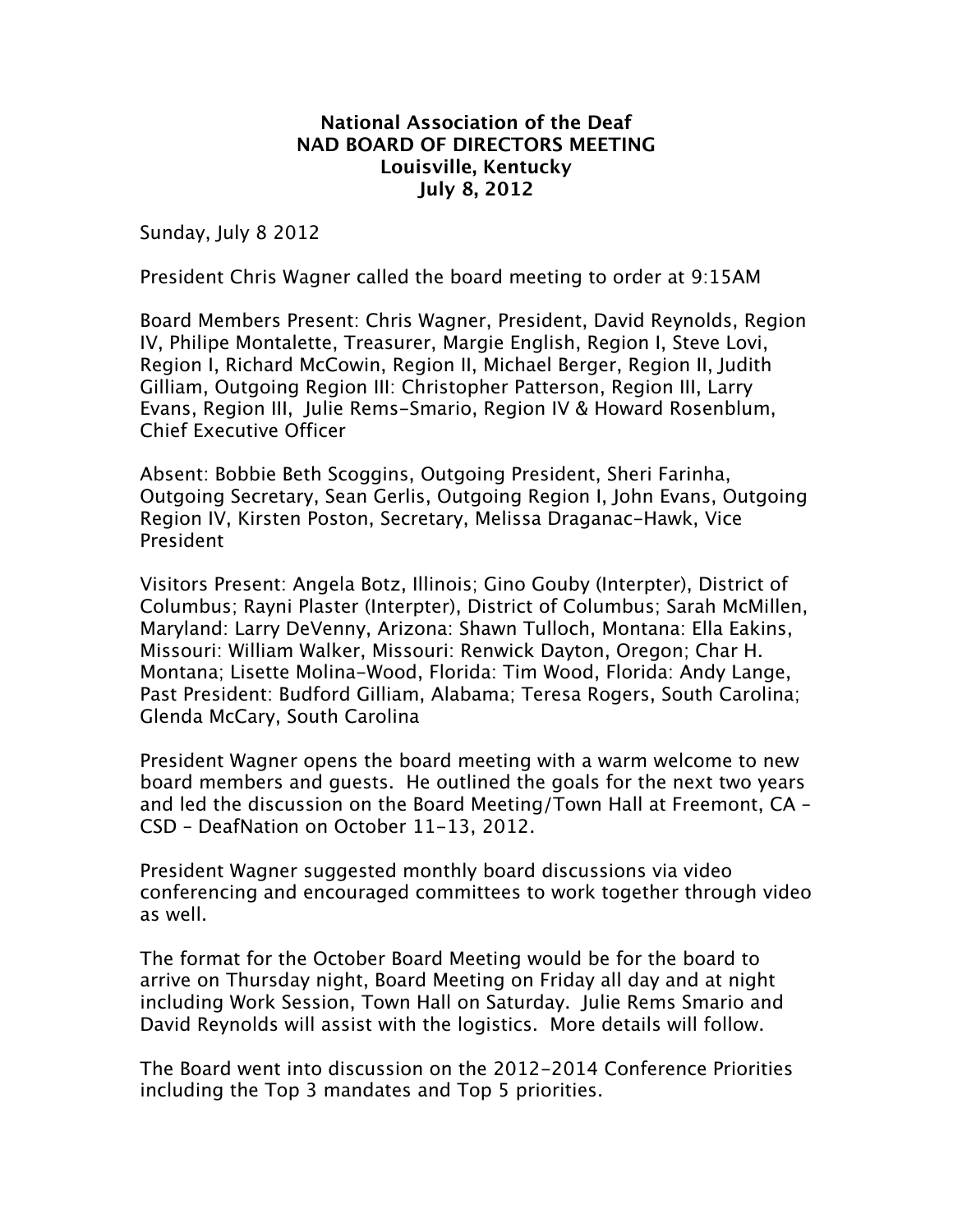President Wagner has selected Vice President Melissa Draganc-Hawk to coordinate the 40-hour Board training.

Board Member Margie English recommends future conference priorities be reviewed by its assigned committee prior to submission to the steering committee in 2014.

CEO Howard Rosenblum and Margie English will review and assemble all the priorities from 2006 to present to assure completion of tasks by assigned committees.

The board opened discussion in regards to appointed board members. It was agreed to seek individuals with emphasis on education and youth. Several suggestions were made. President Wagner will follow up with the process for appointed board members.

The board discussed the Social Media Policy. It will be reviewed further prior to the next board meeting.

President Wagner requested that Board Members email their committee interests and to indicate if they wish to be a board liaison.

Steve Lovi and Christopher Patterson will assume responsibility for the NAD Sections and develop the NAD Sections guidelines.

Secretary Kirsten Poston will take care Action/Checklist.

Board Member Judith Gilliam provided a recap of 2012 NAD Conference. Gratitude of appreciation was expressed to Ms. Gilliam for her leadership and commitment to the conference.

A survey for delegates, conference attendees, exhibitors and sponsors will be developed and shared with the board upon completion.

**2012/7-01** (Rems-Smario) Move to issue a resolution to recognize outgoing board members Sean Gerlis, John Evans, Judith Gilliam, Sheri Farinha. Seconded by Chris Patterson M/S/P

**2012/7-02** (Rems-Smario) Move to appoint Chris Patterson as 2014 NAD Conference Chair Seconded by David Reynolds M/S/P